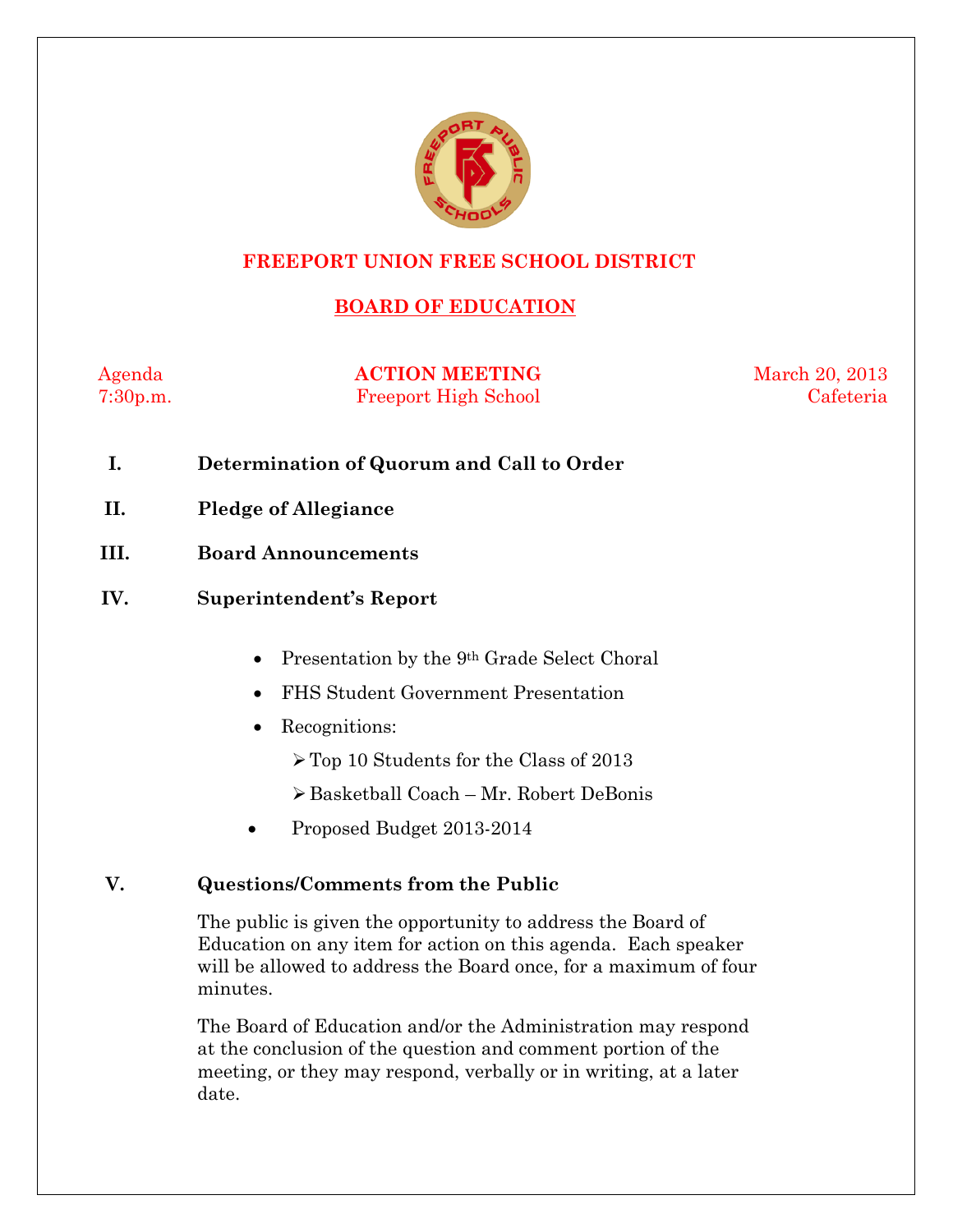#### **VI. Items for Action**

Consent Agenda

 **AA. Consent - Approve** 

#### **Consent Agenda Items:**

**BE IT RESOLVED that the Board of Education of the Freeport Union Free School District hereby approves the following items; A; B 1, 2, 3.** 

#### **Consent Approve**

 *Acceptance of the Minutes*  $\mathbf{A}$ 

|      | A.        | TAB <sub>1</sub>                                                  |                  |  |  |  |  |
|------|-----------|-------------------------------------------------------------------|------------------|--|--|--|--|
|      | <b>B.</b> | <b>Personnel Actions</b>                                          |                  |  |  |  |  |
|      |           | 1. Leave of Absence                                               | TAB <sub>2</sub> |  |  |  |  |
|      |           | 2. Resignation                                                    | TAB <sub>3</sub> |  |  |  |  |
|      |           | 3. Appointment of Instructional Staff-Probationary                | TAB <sub>4</sub> |  |  |  |  |
| VII. |           | <b>Other Items for Action</b>                                     |                  |  |  |  |  |
|      |           | Personnel                                                         |                  |  |  |  |  |
|      | A.        | 1. Retirement of Staff                                            | TAB <sub>5</sub> |  |  |  |  |
|      |           | 2. Stipulation of Settlement                                      | TAB <sub>6</sub> |  |  |  |  |
| VIII | A.        | <b>Education</b>                                                  |                  |  |  |  |  |
|      |           | 1. Approval for Student Travel                                    | TAB <sub>7</sub> |  |  |  |  |
|      |           | 2. Adoption of the 2013-2014 School Calendar                      | TAB <sub>8</sub> |  |  |  |  |
|      |           | 3. Approval of Consultants                                        | TAB <sub>9</sub> |  |  |  |  |
|      |           | 4. Authorization to Execute an Agreement                          | <b>TAB 10</b>    |  |  |  |  |
| IX.  | A.        | Finance                                                           |                  |  |  |  |  |
|      |           | 1. Budget Transfer – General Fund – March 2013                    | <b>TAB 11</b>    |  |  |  |  |
|      |           | 2. Acceptance of Donation                                         | <b>TAB 12</b>    |  |  |  |  |
|      |           | 3. Approval of Capital Reserve Fund Projects & Type II<br>Actions | <b>TAB 13</b>    |  |  |  |  |
|      |           | 4. Approval of a Proposition                                      | <b>TAB 14</b>    |  |  |  |  |
|      |           | 5. Acceptance of a Scholarship                                    | <b>TAB 15</b>    |  |  |  |  |
|      |           | 6. Acceptance of a Scholarship                                    | <b>TAB 16</b>    |  |  |  |  |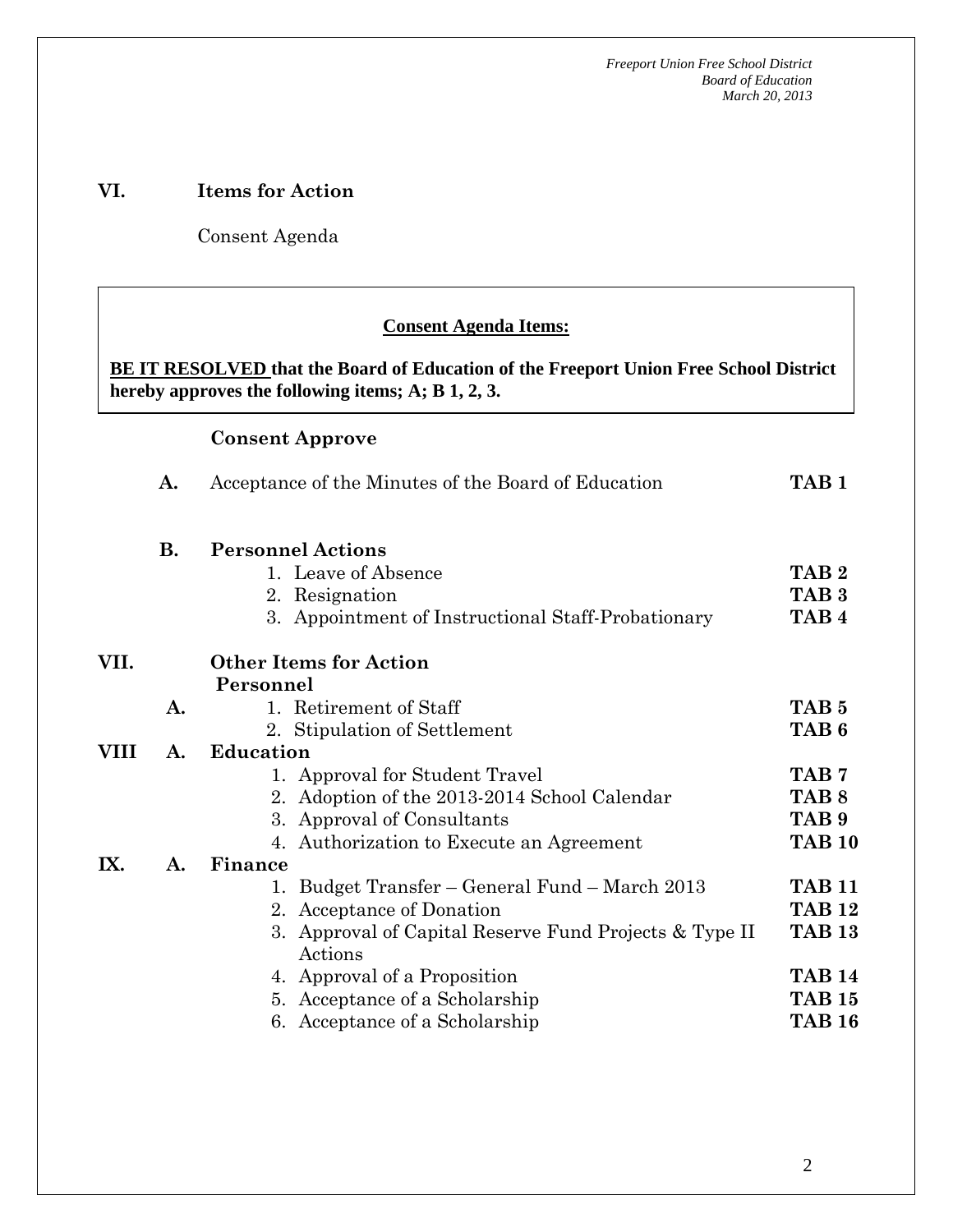**TAB 17**

# **X. A. Other Reports to the Board**

- 1. Treasurer's Report
- 2. High School Funds Report

#### **XI. Questions/Comments from the Public on Other Topics**

At this time, the public is given the opportunity to address the Board of Education on any topic. Each speaker will be allowed to address the Board once, for a maximum of **four** minutes.

The Board of Education and/or the Administration may respond at the conclusion of the question and comment portion of the meeting, or they may respond, in writing, at a later date.

- **XI. Board Comments**
- **XII. Superintendent Comments**
- **XIII. Adjournment**

#### **Next Meeting**

**XIV.** 

The next proposed meeting of the Board of Education will be held on April 3, 2013 at Caroline G. Atkinson School. All meetings begin at 7:30 p.m. unless otherwise noted.

Register to vote: Monday through Friday between 8:30 a.m. and 3:30 p.m. at the Administration Building, 235 N. Ocean Avenue.

**Visit our website at www.freeportschools.org**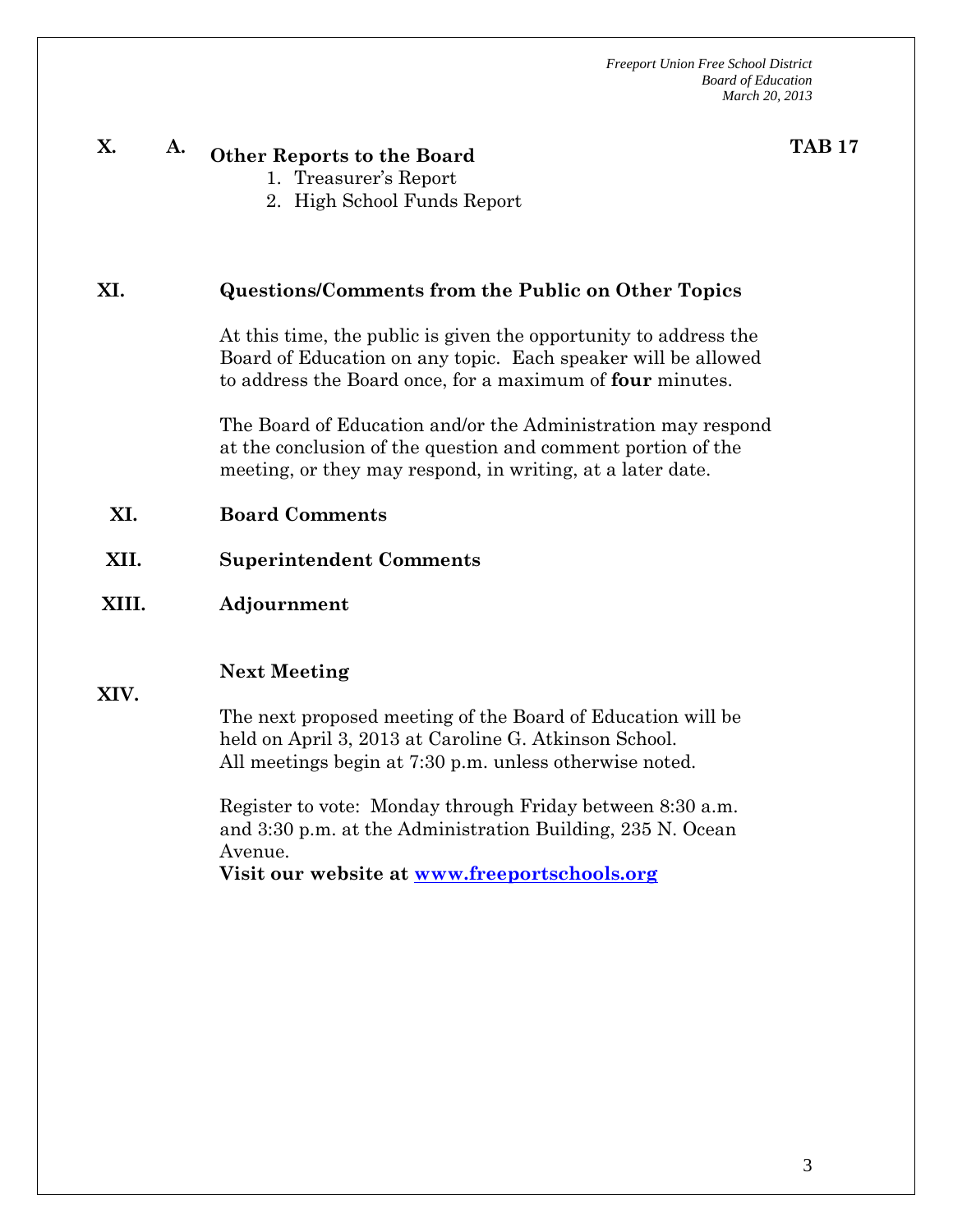# **Consent Agenda Items:**

**BE IT RESOLVED,** that the Board of Education of the Freeport Union Free School District hereby approves the following items; A; B 1, 2, 3.

#### **BACK UP MATERIAL FOR CONSENT AGENDA ACTION ITEMS IN TABS 1-4**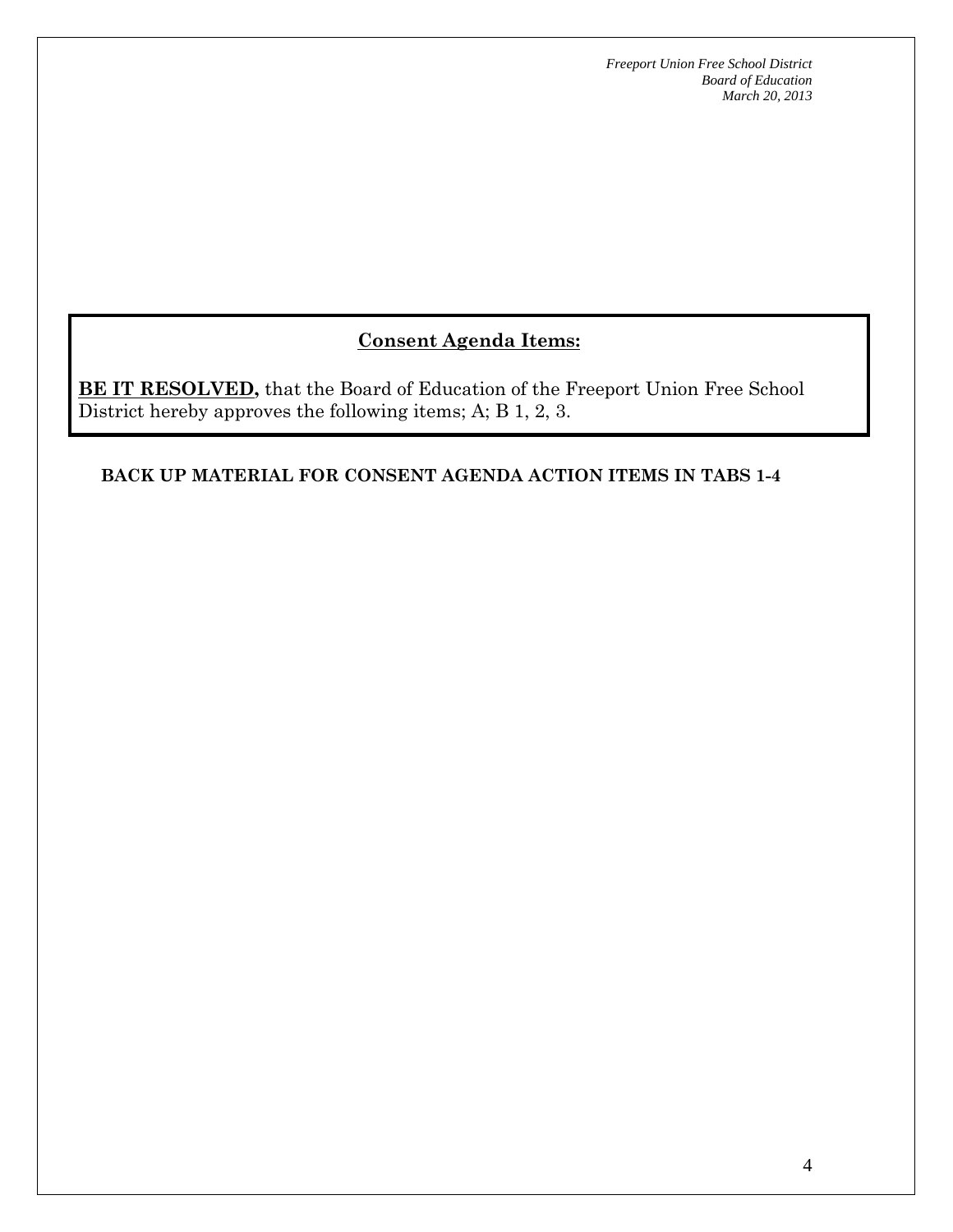**Acceptance of the Minutes** 

**BE IT RESOLVED** that the Board of Education of the Freeport Union Free School District hereby accepts the minutes of the following meetings as written:

February 13, 2013, March 13, 2013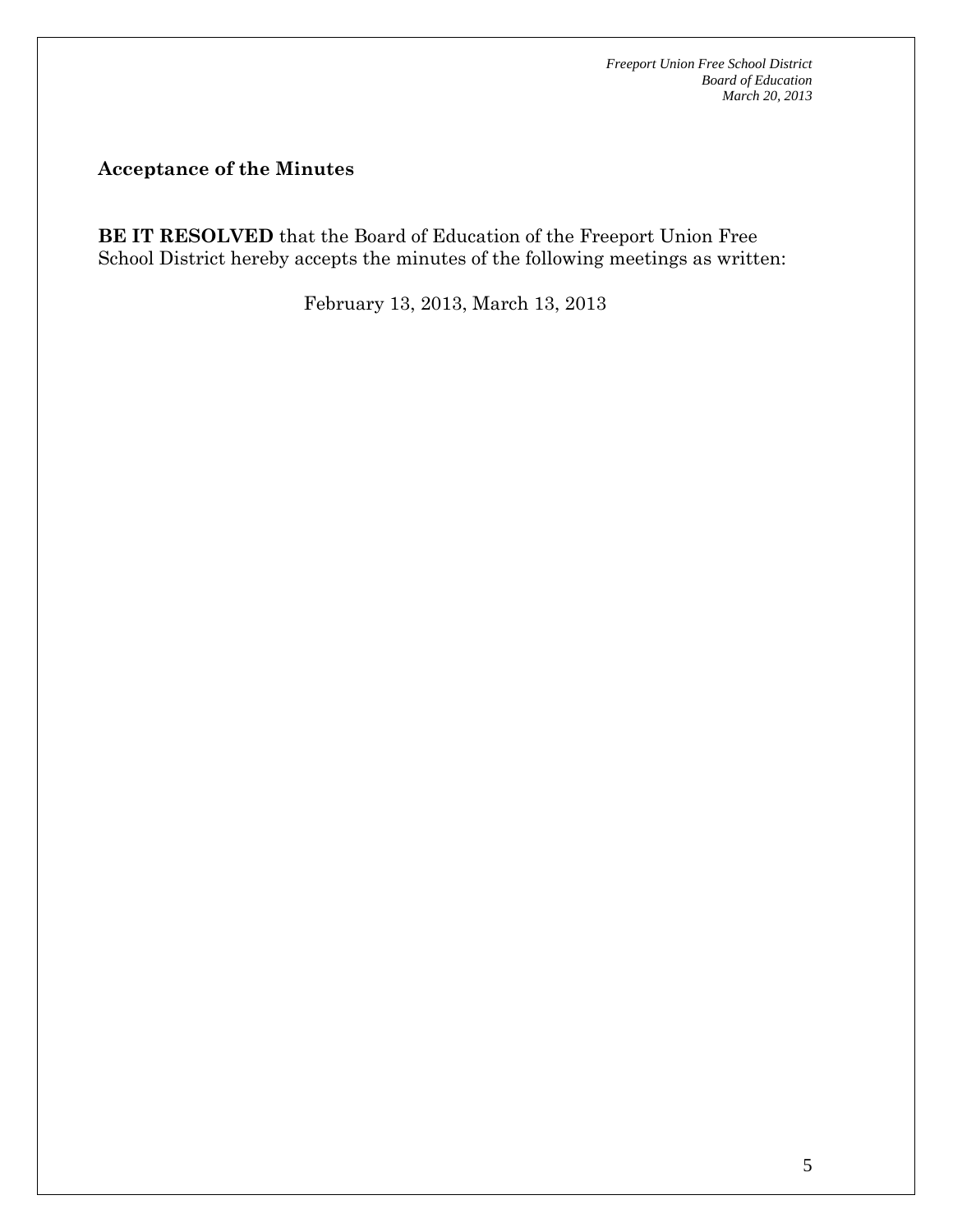#### **Personnel**

#### **Leave of Absence**

**BE IT RESOLVED**, that the Board of Education of the Freeport Union Free School District hereby grants a request for leave of absence as listed below:

- 1. **Elizabeth DeSalvo,** part-time Teaching Assistant, effective January 21, 2013 through February 5, 2013, for health reasons.
- 2. **Thomas Foley,** Technology Teacher, effective March 11, 2013 and June 10, 2013 through June 28, 2013, for paid Military Leave.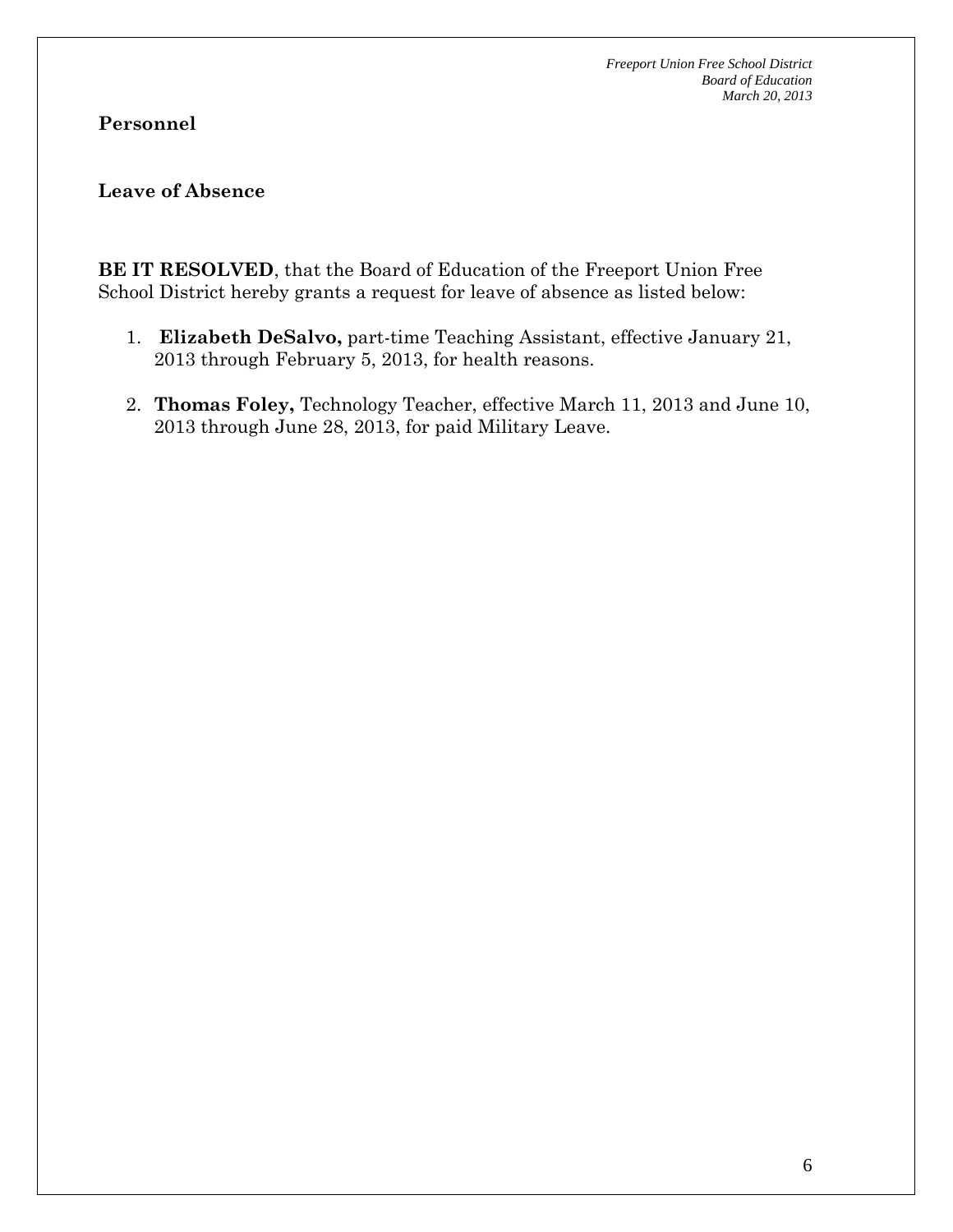#### **Resignation of Staff**

**BE IT RESOLVED**, that the Board of Education of the Freeport Union Free School District hereby accepts the letter(s) of resignation from the following staff member(s) as listed below:

- 1. **Marie Melgar**, Math (Bilingual) Teacher, effective March 20, 2013, to accept another position in the District.
- 2. **Shannon Engley**, full-time Teaching Assistant, effective February 27, 2013, for personal reasons.
- 3. **Samantha Torres**, full-time Teaching Assistant, effective March 1, 2013, for personal reasons.
- 4. **Lisa Vetter,** Permanent Substitute, effective March 15, 2013, for personal reasons.
- 5. **Susan Maddi,** Assistant Business Administrator, effective April 12, 2013, for personal reasons.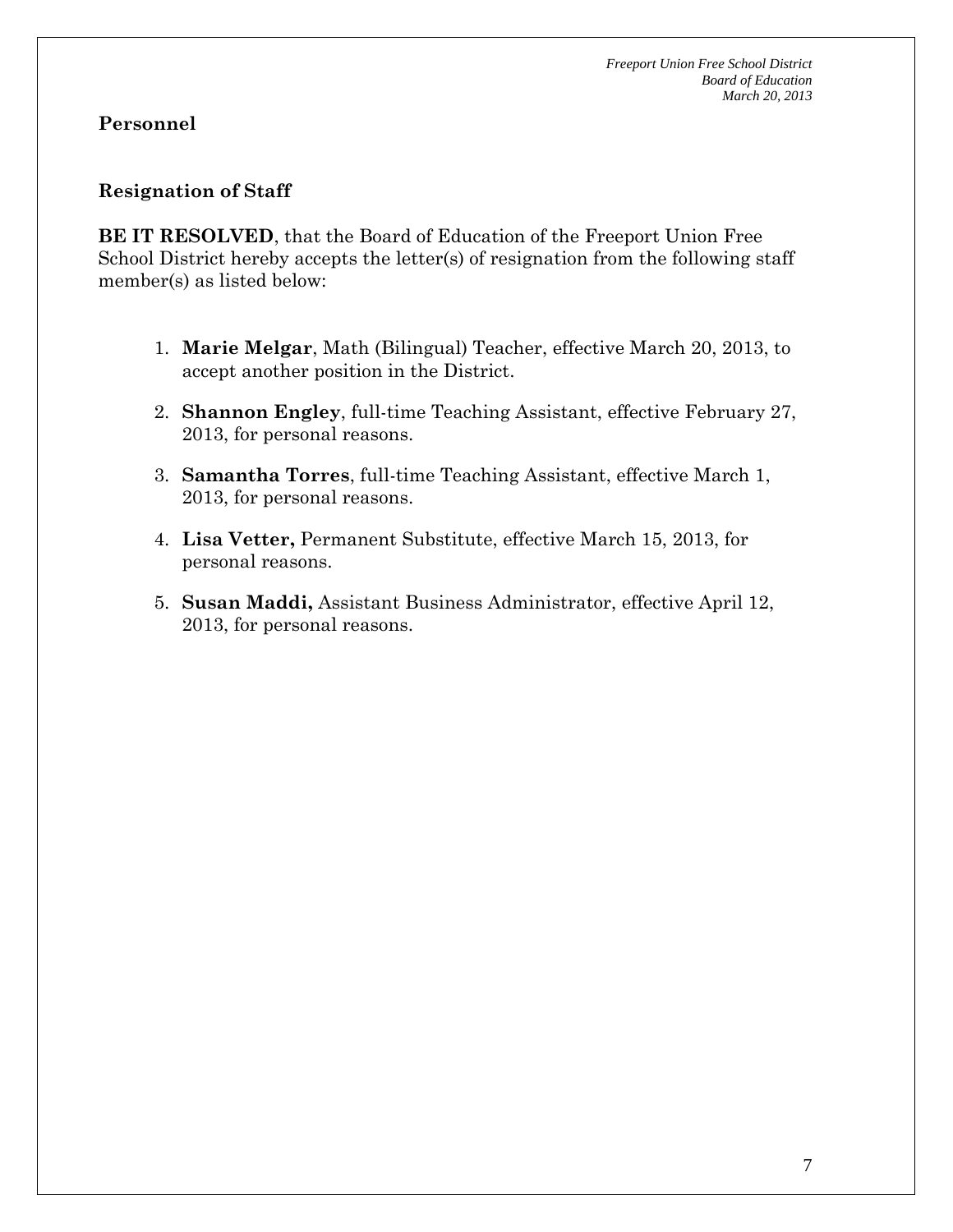#### **Appointment of Instructional Staff - Probationary**

**BE IT RESOLVED**, that the Board of Education of the Freeport Union Free School District, upon the recommendation of the Superintendent, hereby appoints the individuals listed in the attached Appointment of Staff Report - Temporary, in accordance with the rules of the Board of Regents. These individuals shall possess appropriate certification allowing them to serve as teachers in the public schools of New York.

1. **Marie Melgar**, ESL Teacher, (replacing A. Fleming, retired) a probationary appointment effective March 21, 2013 with an expected tenure date of March 21, 2016. Compensation will be on step 1-2F of schedule U3D at \$64,796. Assignment: FHS.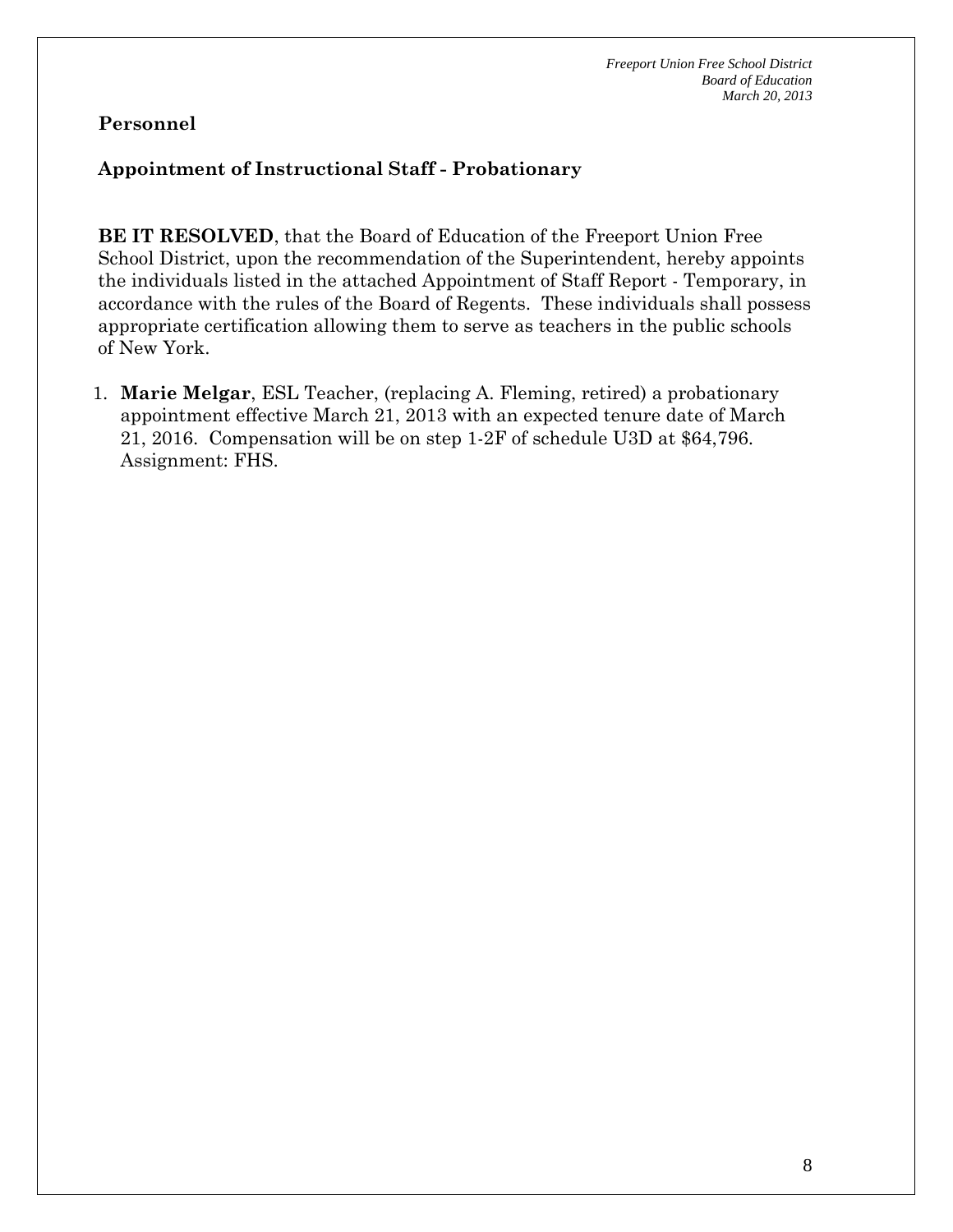#### **Retirement of Staff**

**BE IT RESOLVED,** that the Board of Education of the Freeport Union Free School District hereby accepts the letter of resignation for the purpose of retirement from the following staff member as listed:

**Peggy Miller**, Principal, effective June 30, 2013, after serving the children of Freeport for more than 26 years.

**Lawrence Sheridan**, Science Teacher, effective June 30, 2013, after serving the children of Freeport for more than 33 years.

**Diane Wahlers**, Physical Education Teacher, effective July 1, 2013, after serving the children of Freeport for more than 30 years.

**Mary Ann Ross**, Administrative Assistant, effective April 30, 2013, after serving the children of Freeport for more than 27 years.

**Ellen Frey**, full-time Teaching Assistant, effective July 1, 2013, after serving the children of Freeport for more than 12 years.

**Dolores Galgano**, Food Service Worker, effective July 1, 2013, after serving the children of Freeport for more than 19 years.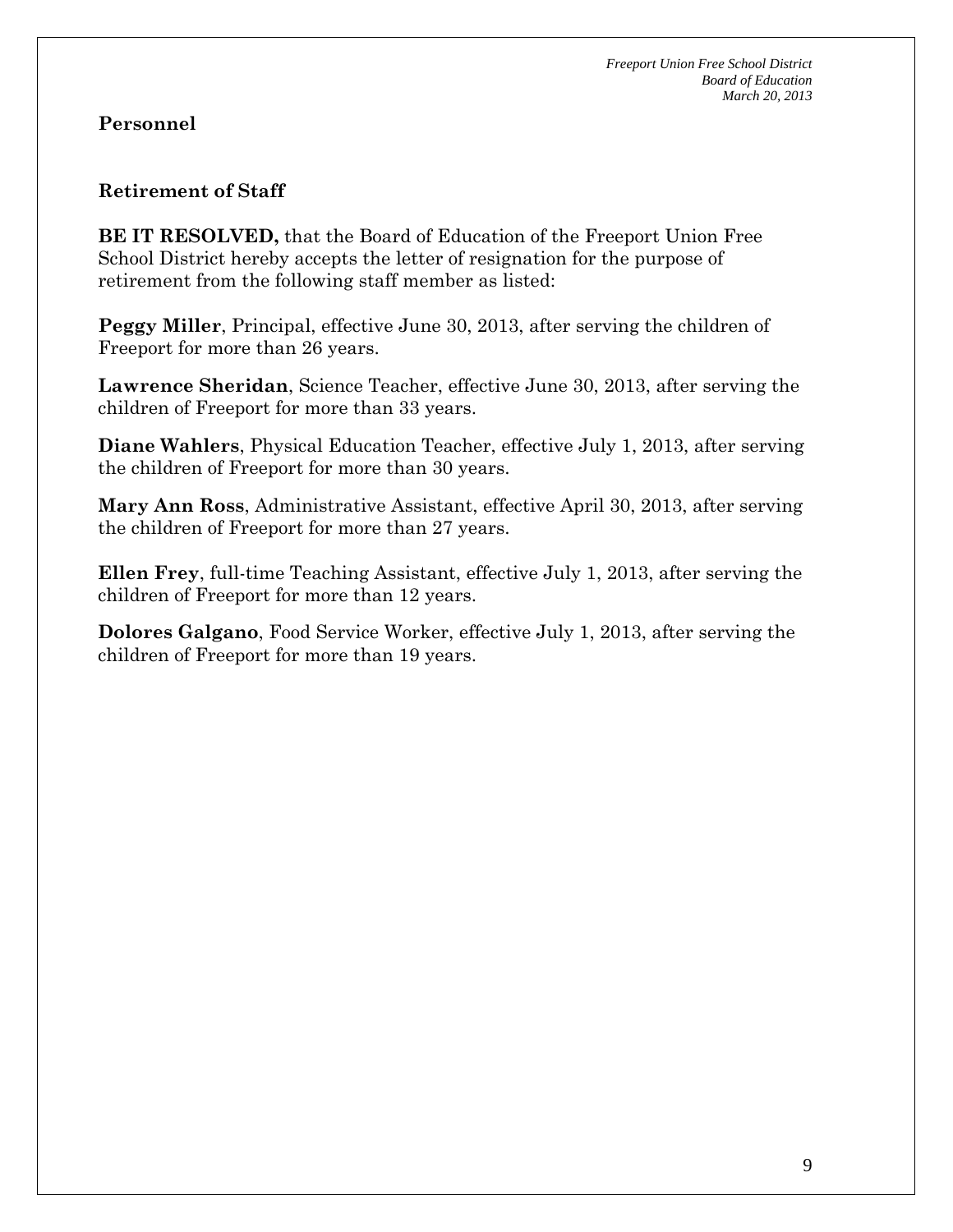### **Stipulation of Settlement**

**BE IT RESOLVED,** that the Board of Education of the Freeport Union Free School District, having reviewed a certain Settlement Agreement concerning a non-instructional employee, hereby approves the terms of the Settlement Agreement and authorizes and directs the Board President and Superintendent of Schools to execute such agreement on behalf of the Board.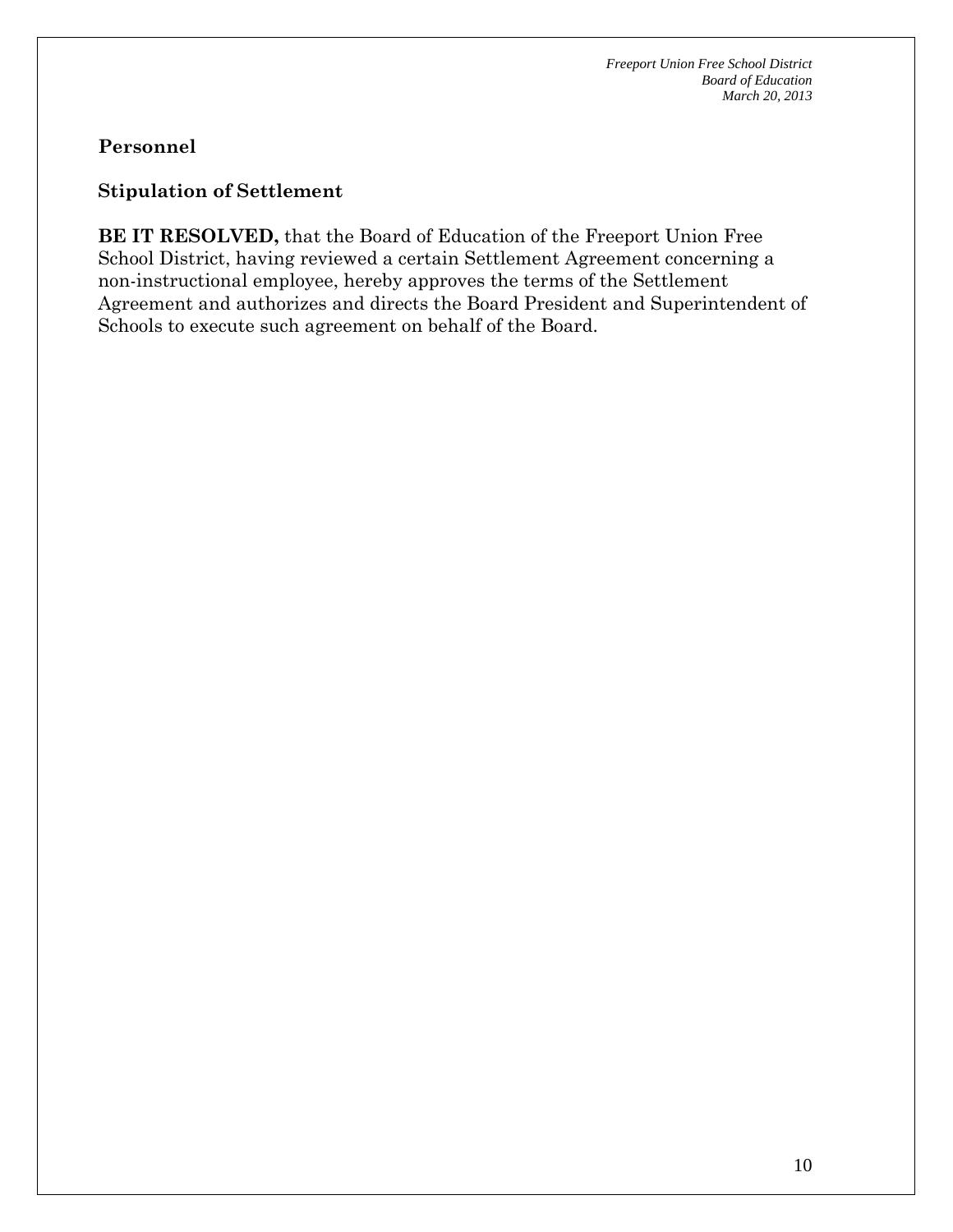#### **Education**

#### **Approval for Student Travel to the All Eastern Honors Music Festival in Hartford Connecticut.**

**BE IT RESOLVED**, that the Board of Education of the Freeport Union Free School District hereby authorizes the Freeport High School to conduct a field trip to Hartford, Connecticut from April 4th through April 7th, 2013 for the purpose of rehearsing and performing in the All Eastern Honors Music Festival.

**BE IT FURTHER RESOLVED,** that said authorization is subject to availability of chaperones and to Freeport High School's compliance with all insurance, health, safety and financial guidelines as indicated in the Administration Procedures.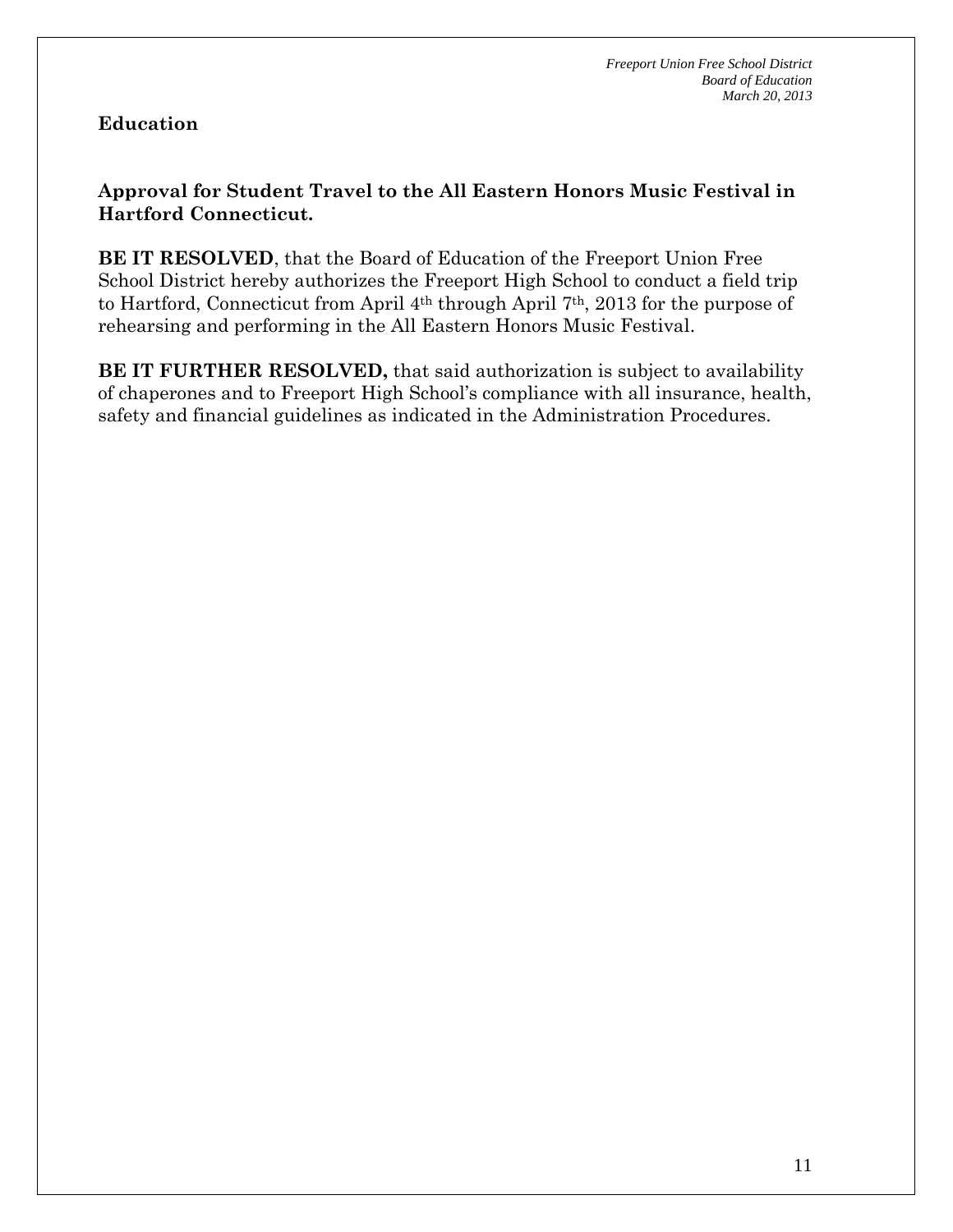**Education** 

**Adoption of the 2013-2014 School Calendar** 

**BE IT RESOLVED**, that the Board of Education of the Freeport Union Free School District hereby adopts the attached School Calendar for the 2013-2014 school year.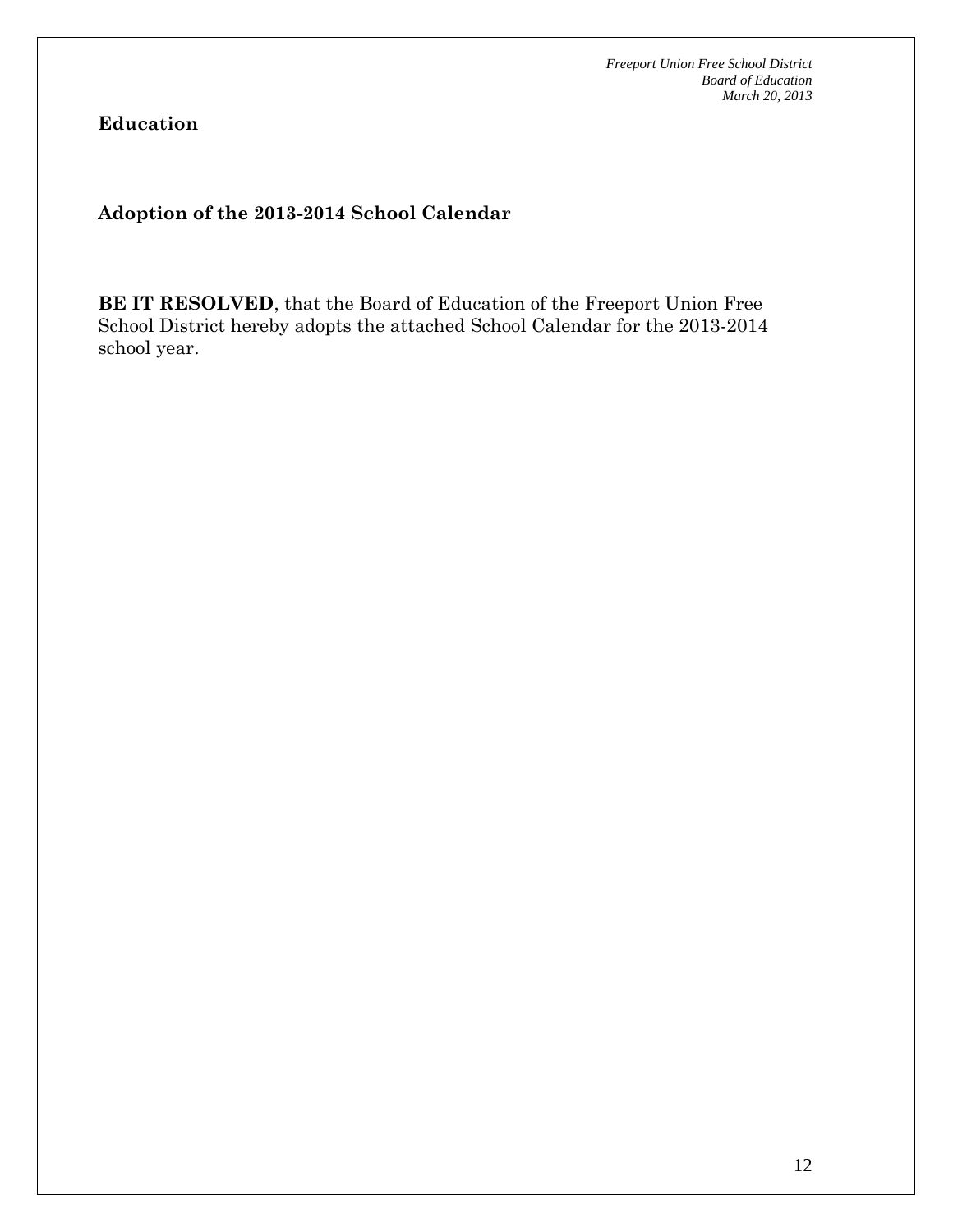

# **Freeport Public Schools 2013-2014 School Calendar**

| August               | 28 & 29             | Teachers Report – Supt. Conference Days                    |  |  |
|----------------------|---------------------|------------------------------------------------------------|--|--|
| September            | $\overline{2}$<br>3 | Labor Day<br>First Day of School for Students              |  |  |
|                      | 5 & 6               | Rosh Hashanah - school closed                              |  |  |
| October              | 14                  | Columbus Day – school closed                               |  |  |
| November<br>students | 5                   | Superintendent Conference Day - no school for              |  |  |
|                      | 11<br>28-29         | Veterans Day - school closed<br><b>Thanksgiving Recess</b> |  |  |
| December - January   | $23-3$              | <b>Holiday Recess</b>                                      |  |  |
| January              | 20                  | Martin Luther King Day – school closed                     |  |  |
| February             | $17 - 21$           | <b>Winter Recess</b>                                       |  |  |
| April                | 14-22               | <b>Spring Recess</b>                                       |  |  |
| May                  | $23 - 27$           | <b>Memorial Day Recess</b>                                 |  |  |
| June                 | 27                  | Last Day of School for Students                            |  |  |

If no snow days are used, school will be closed on May 23 and May 27. If 1 snow day is used school will be open on May 27 and closed on May 23. If 2 snow days are used, school will be open on May 23 and May 27.

Dates of Parent/Teacher Conferences to be announced.

Additional Emergency Make-up Days will be used during February and/or April recess.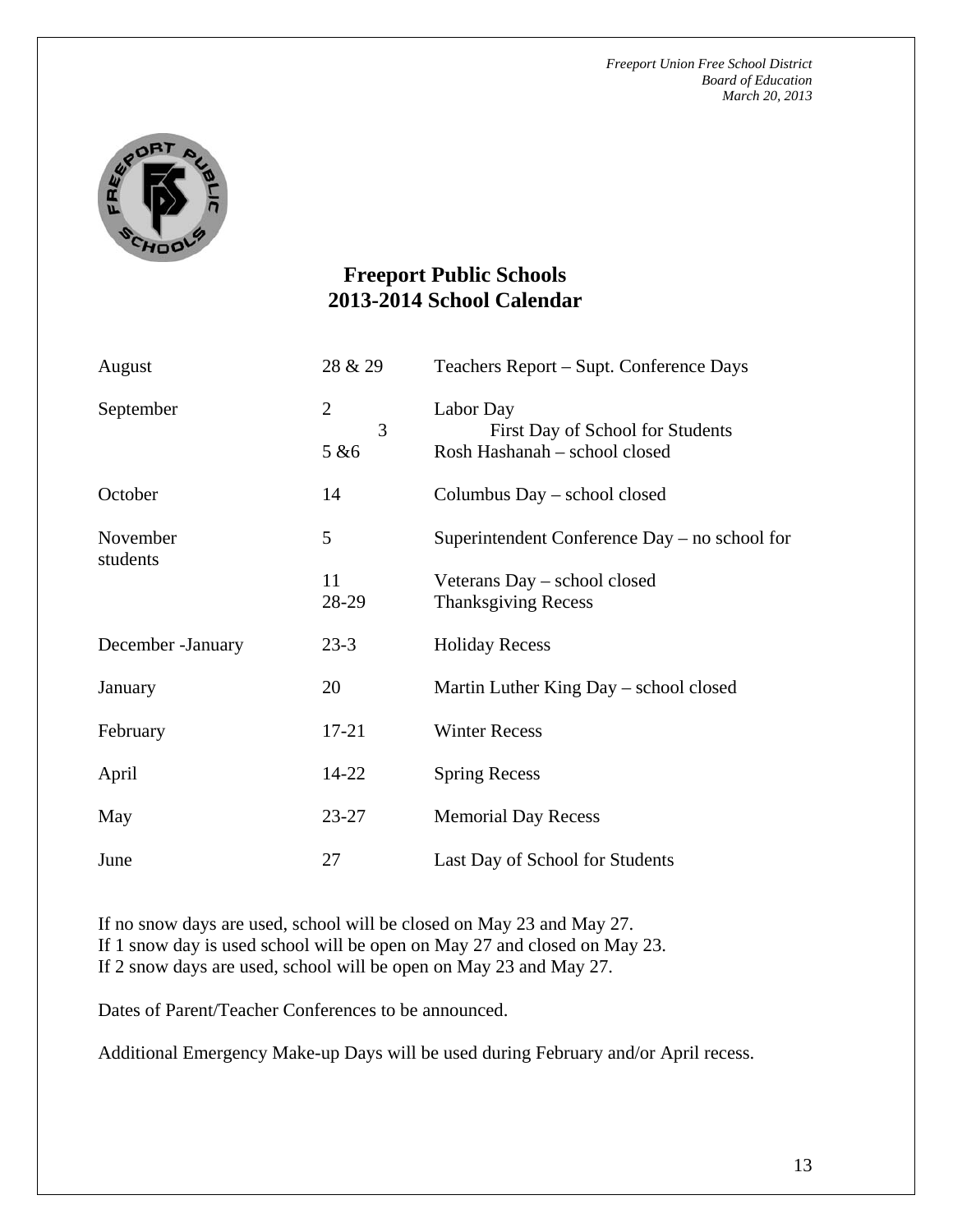**Education** 

# **Approval of Consultants**

**BE IT RESOLVED,** that the Board of Education hereby approve the agreement between the following consultant and the Freeport Union Free School District, as per the attached list for; and

**BE IT FURTHER RESOLVED**, that the Board of Education authorizes the Superintendent (or his designee) to execute said agreements on its behalf.

| <b>Suffolk County</b> | Leo F. Giblyn | In-school field trip   | \$1,400 | Title I |
|-----------------------|---------------|------------------------|---------|---------|
| Archaeological        |               | linking colonial times |         |         |
| Association           |               | to various disciplines |         |         |
|                       |               | including reading,     |         |         |
|                       |               | writing, math and      |         |         |
|                       |               | science                |         |         |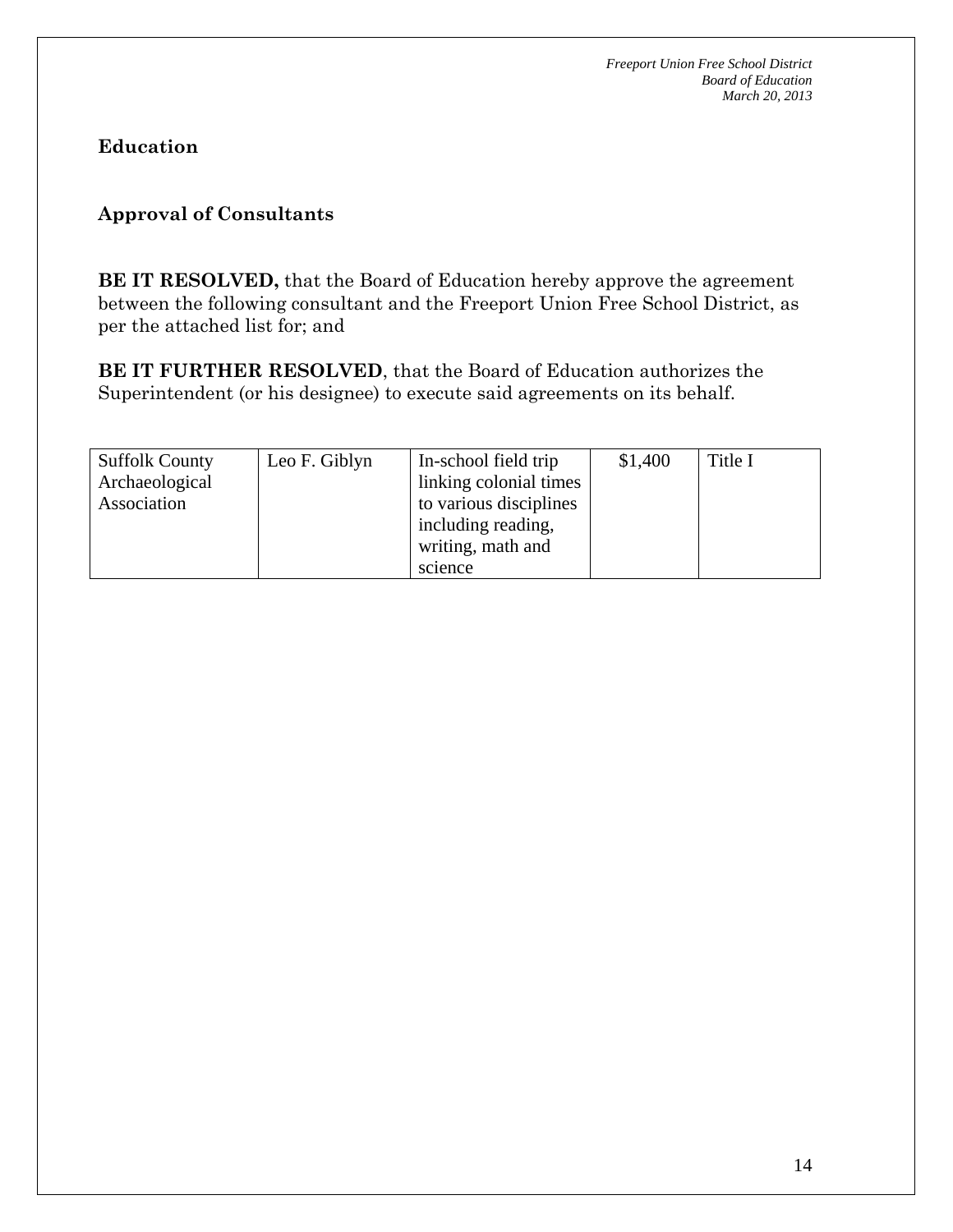**Education** 

**Authorization to Execute an Agreement** 

**BE IT RESOLVED,** that the Board of Education hereby authorizes the Superintendent (or his designee) to execute an agreement with Adelphi University for services in connection with the Strengthening Teacher and Leader Effectiveness grant.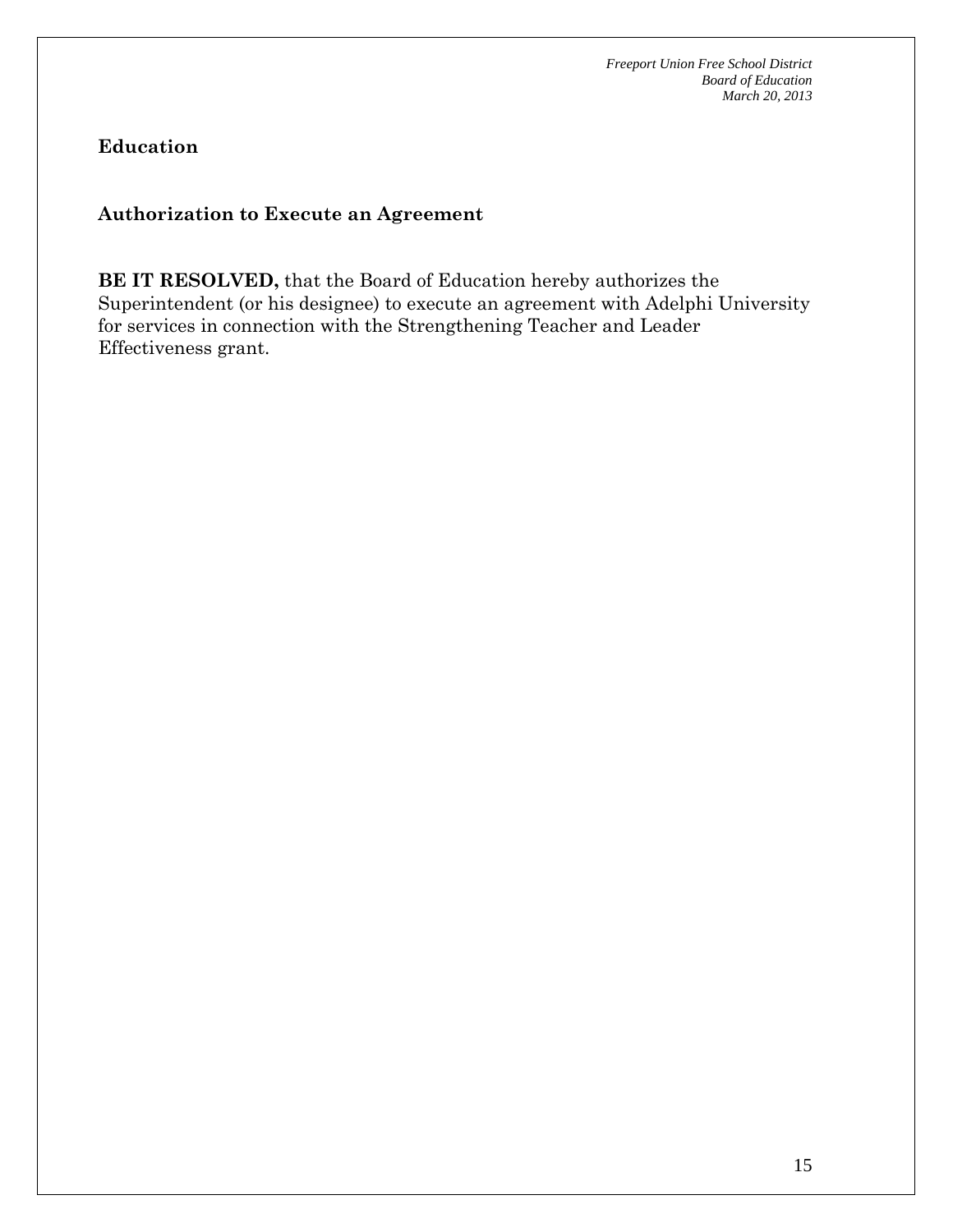#### **RESOLUTION – BUDGET TRANSFER-GENERAL FUND – MARCH, 2013**

**BE IT RESOLVED**, that the Board of Education of the Freeport Union Free School District here by approves a Budget Transfer within the General Fund for March, 2013.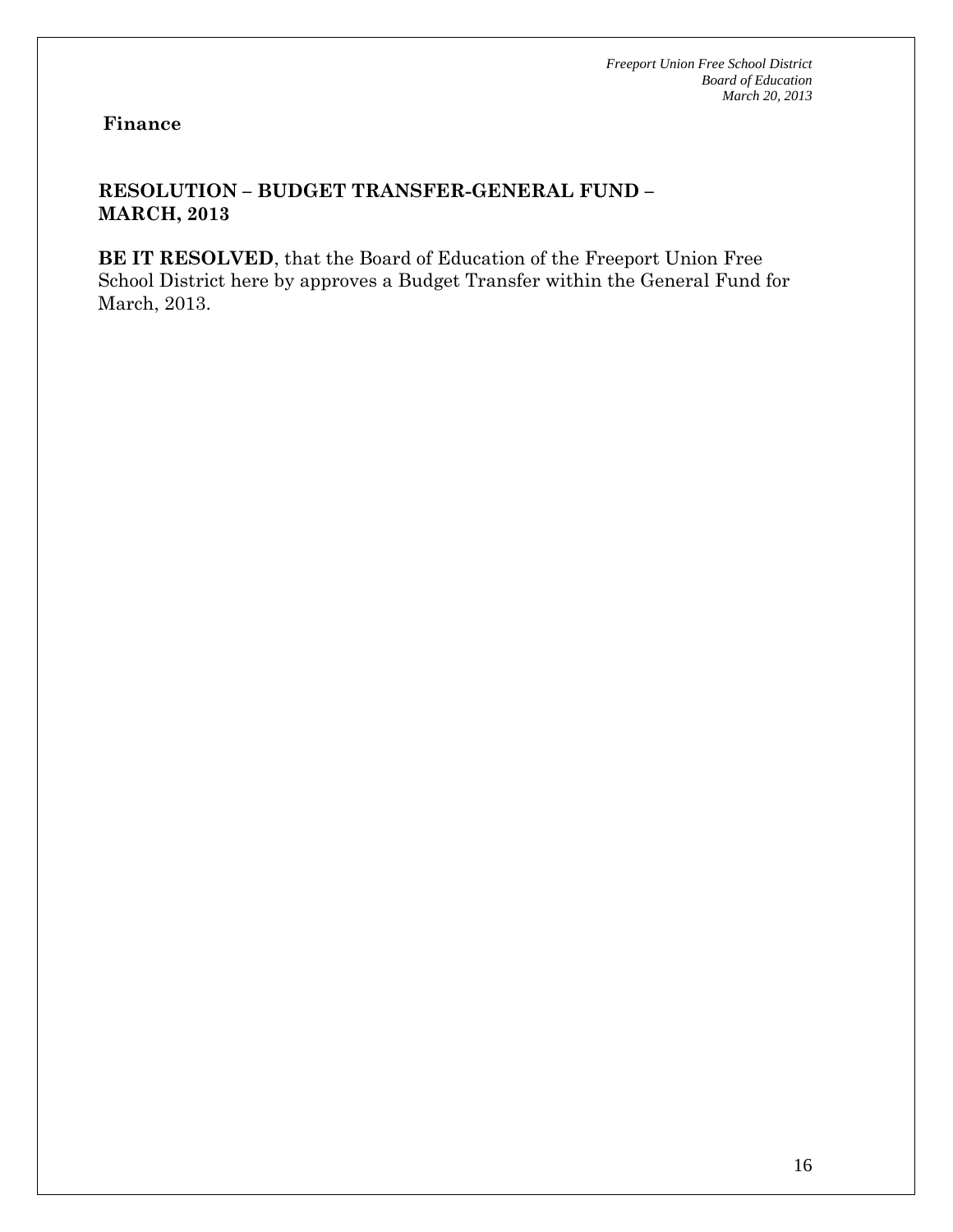**Finance** 

**Acceptance of a Donation – MSG Varsity** 

**BE IT RESOLVED,** that the Board of Education of the Freeport Union Free School District hereby accepts a generous donation of five thousand dollars (\$5,000.00) from MSG Varsity to be used at the District's discretion.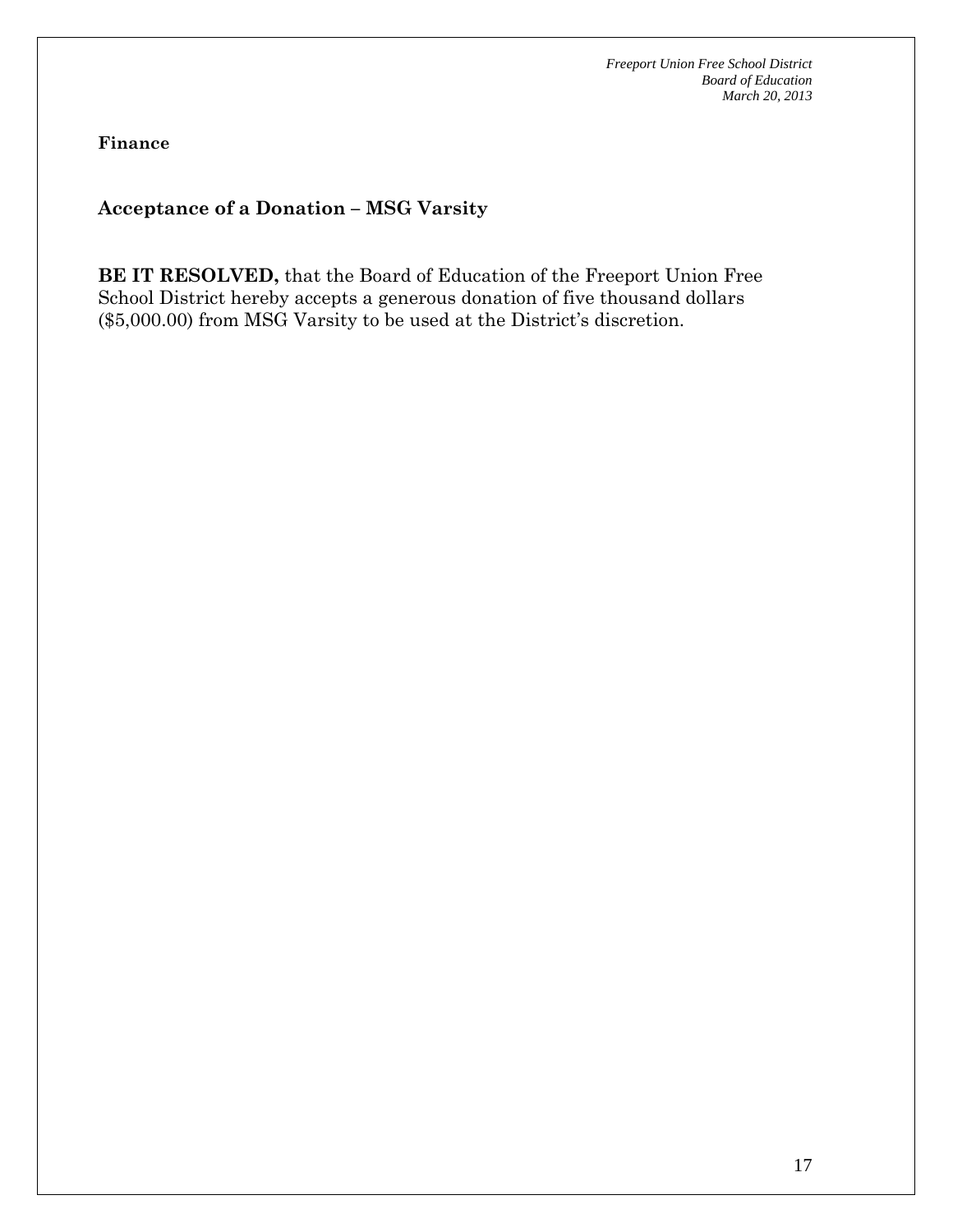# **Approval of Capital Reserve Fund Projects and Type II Actions**

**WHEREAS**, the Board of Education of the Freeport Union Free School District desires to embark upon certain capital reserve fund projects, to wit:

 HVAC upgrade to boilers/burners at the John W. Dodd Middle School. District-wide toilet renovations, district-wide ceiling replacements, and security and safety upgrades/enhancements to the following buildings:

 Archer Street School Bayview Avenue School Caroline G. Atkinson Elementary School Columbus Avenue School John W. Dodd Middle School Freeport High School Leo F. Giblyn Elementary School New Visions School Administration Building

**WHEREAS**, said capital reserve fund projects are subject to classification under the State Environmental Quality Review Act (SEQRA); and

**WHEREAS**, maintenance or repairs involving no substantial changes in existing structures or facilities are classified as Type II Actions under the current Department of Environmental Conservation SEQRA Regulations (Section 6 NYCRR 617.5 (c) (1)); and

**WHEREAS**, replacement, rehabilitation or reconstruction of a structure or facility, in kind, on the same site, including upgrading buildings to meet building or fire codes, unless such action meets or exceeds any of the thresholds in section 617.4 of this Part are classified as Type II Actions under the current Department of Environmental Conservation SEQRA Regulations (Section 6 NYCRR 617.5 (c) (2)); and

**WHEREAS**, the SEQRA Regulations declare Type II Actions to be actions that have no significant impact on the environment and require no further review under SEQRA; and

**WHEREAS**, the Board of Education, as the only involved agency, has examined all information related to the capital reserve fund projects and has determined that the capital reserve fund projects for: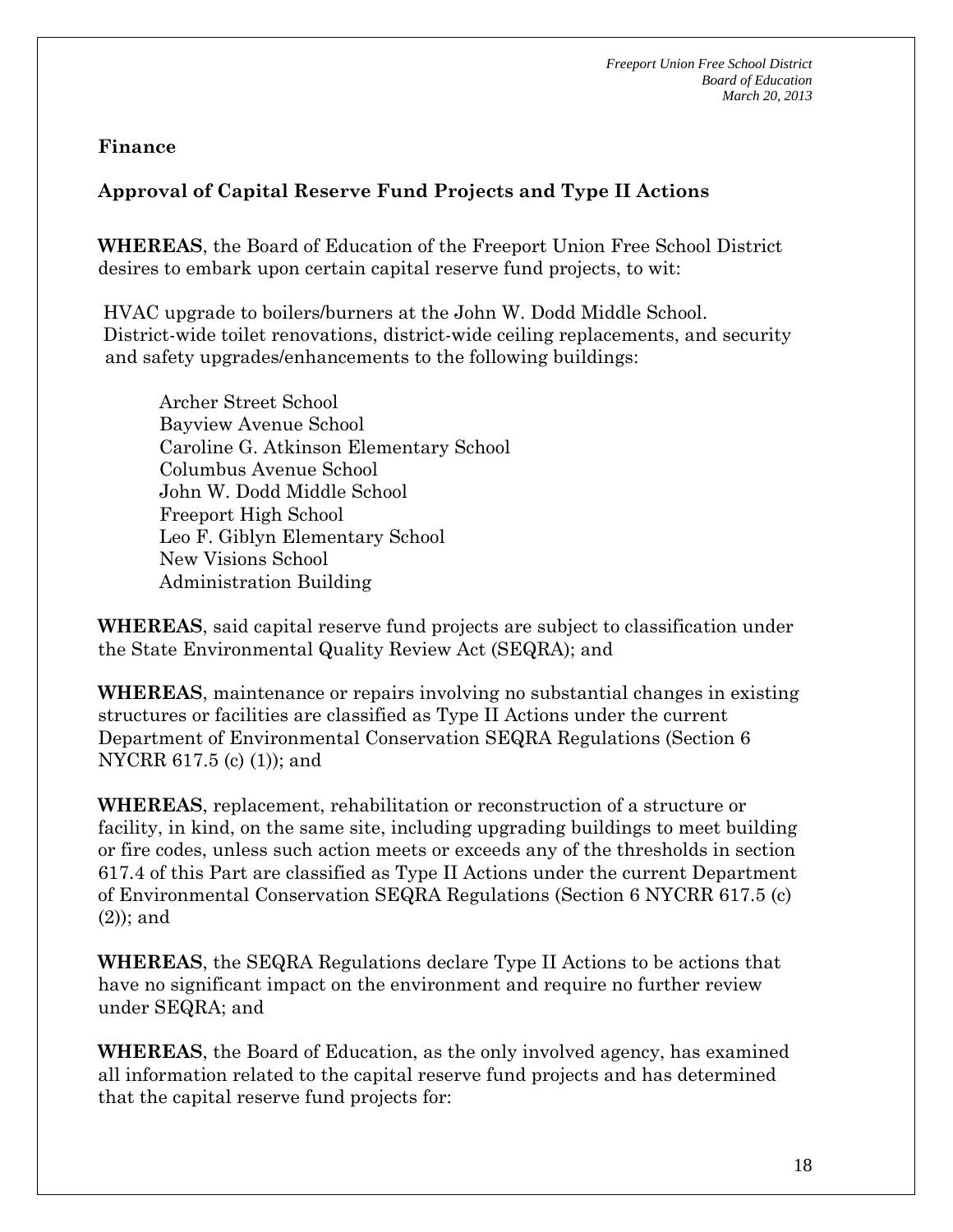- HVAC upgrade to boilers/burners at the John W. Dodd Middle School.
- District-wide toilet renovations, district-wide ceiling replacements, and security and safety upgrades/enhancements to the following buildings:
	- Archer Street School
	- Bayview Avenue School
	- Caroline G. Atkinson Elementary School
	- Columbus Avenue School
	- John W. Dodd Middle School
	- Freeport High School
	- Leo F. Giblyn Elementary School
	- New Visions School
	- Administration Building

are classified as Type II Actions, which require no further review under SEQRA pursuant to Section 617.5 (c) (1) and 617.5 (c) (2) of the SEQRA Regulations;

**NOW, THEREFORE, BE IT RESOLVED** that the Board of Education hereby declares itself lead agency in connection with the requirements of the State Environmental Quality Review Act (SEQRA); and

**BE IT FURTHER RESOLVED**, that the Board of Education hereby shall forward an official copy of this Resolution to the New York State Education Department together with a copy of the Memorandum of Agreement between the New York State Education Department (SED) and the New York State Office of Parks, Recreation and Historic Preservation (OPRHP) in connection with its request for approval of the above-described projects from the New York State Education Department.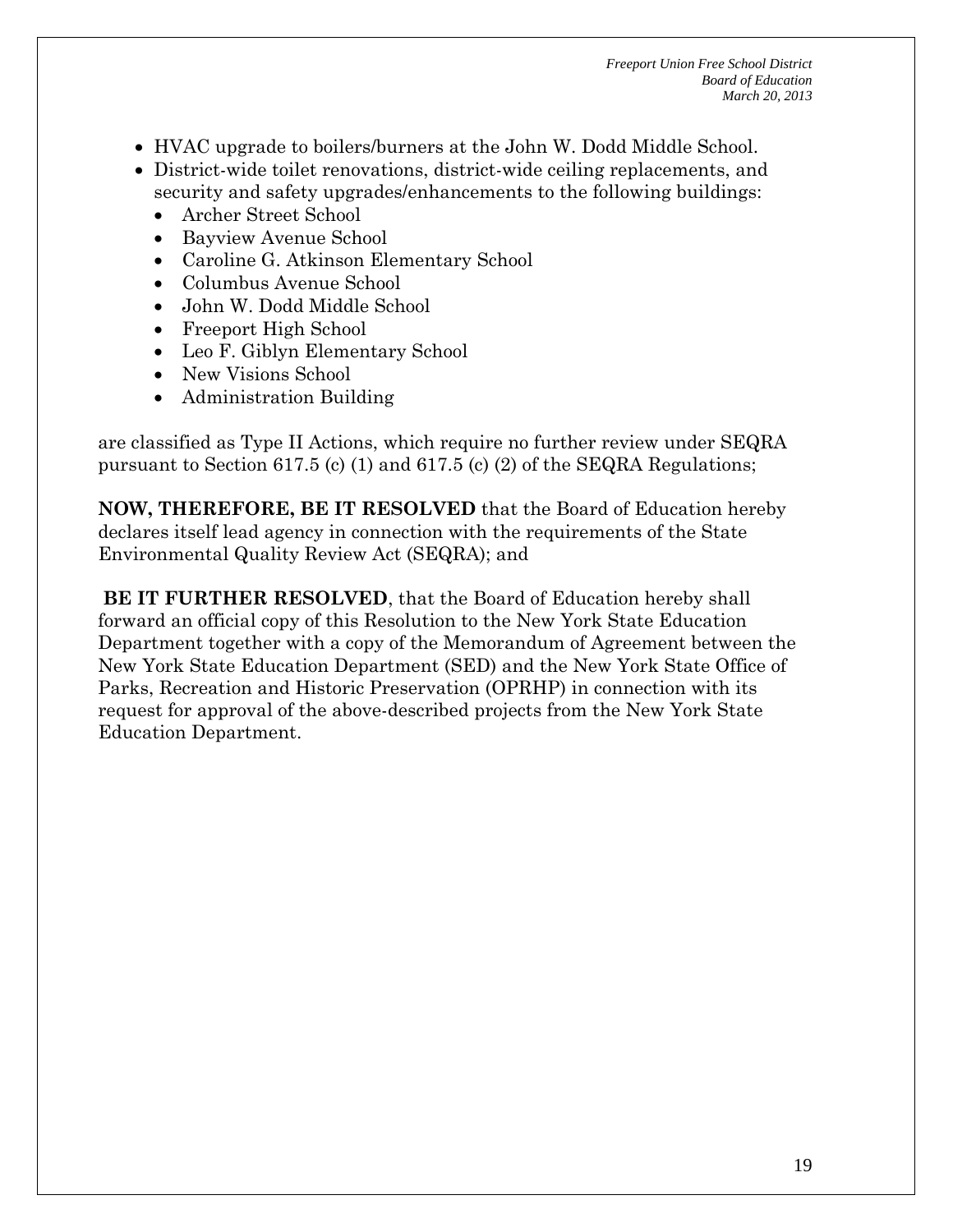#### **Approval of a Proposition to Use Capital Reserve Funds**

**BE IT RESOLVED,** that the Board of Education of the Freeport Union Free School District, hereby authorizes the following proposition to be submitted to the voters of the Freeport Union Free School District on May 21, 2013:

The Board of Education of the Freeport Union Free School District is hereby authorized to expend the sum of \$1,300,000 representing monies from the capital reserve fund established in March 2009 for the following purposes:

HVAC upgrade/replacement of Boilers/Burners at the J. W. Dodd Middle School; Security and Safety upgrades and enhancements District-wide; Bathroom Renovations District-wide; Ceiling Tile Replacements District-wide, including all ancillary and incidental work required to be performed in connection with said projects.

Since the funds to be expended hereunder are from the Capital Reserve Fund, approval of this proposition will not require a tax levy upon the real property of the district.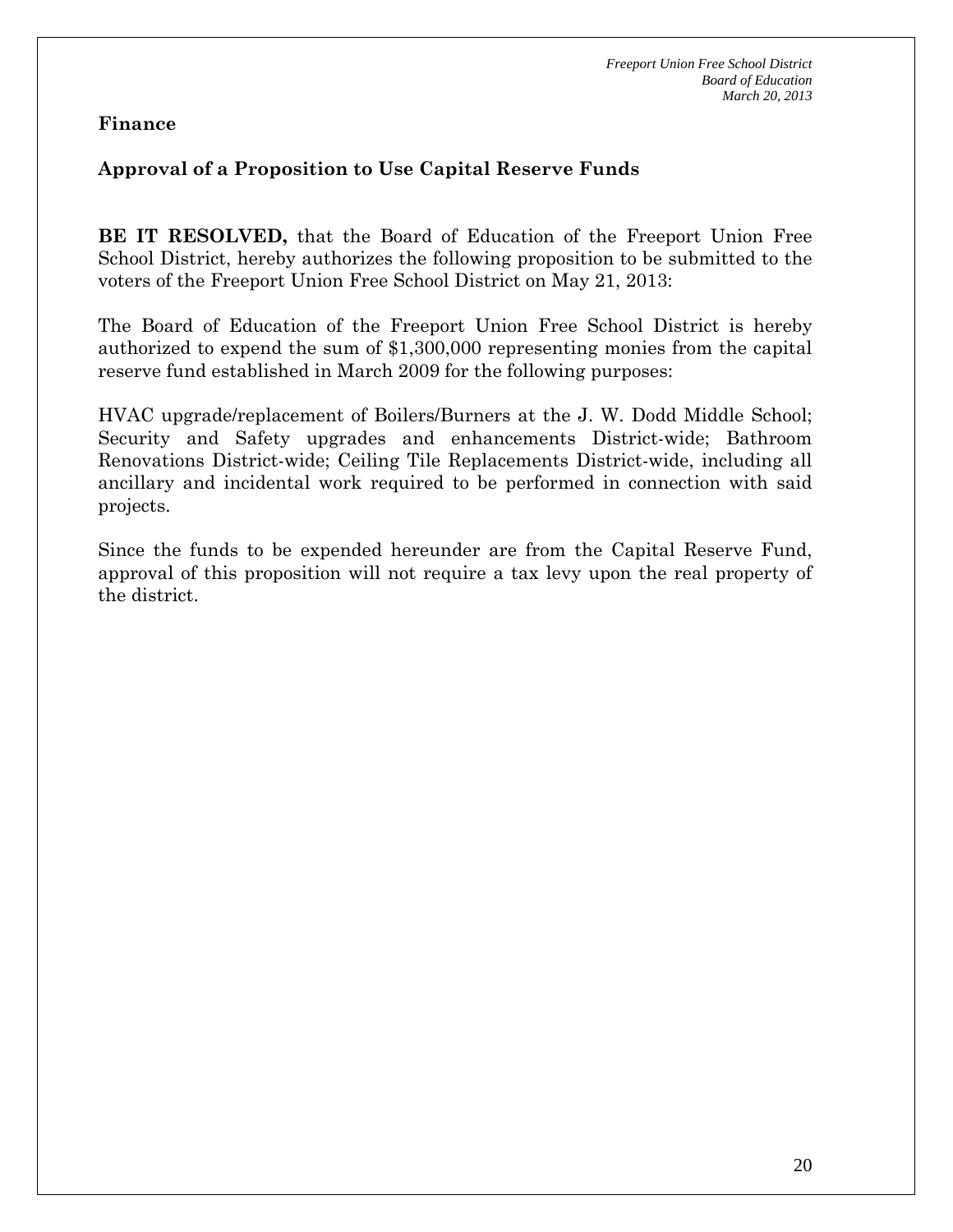#### **Acceptance of a Scholarship – Brea Baker Give Back Scholarship**

**BE IT RESOLVED,** that the Board of Education of the Freeport Union Free School District hereby accepts with gratitude a scholarship to be known as the " Brea Baker Give Back Scholarship" in the amount of \$300. This scholarship will be awarded to a Senior who is in Select Choral, has excelled academically (a top 10 student) and will be attending a four year college in the fall of that school year. This scholarship is made possible by Brea Baker, Freeport High School alumni.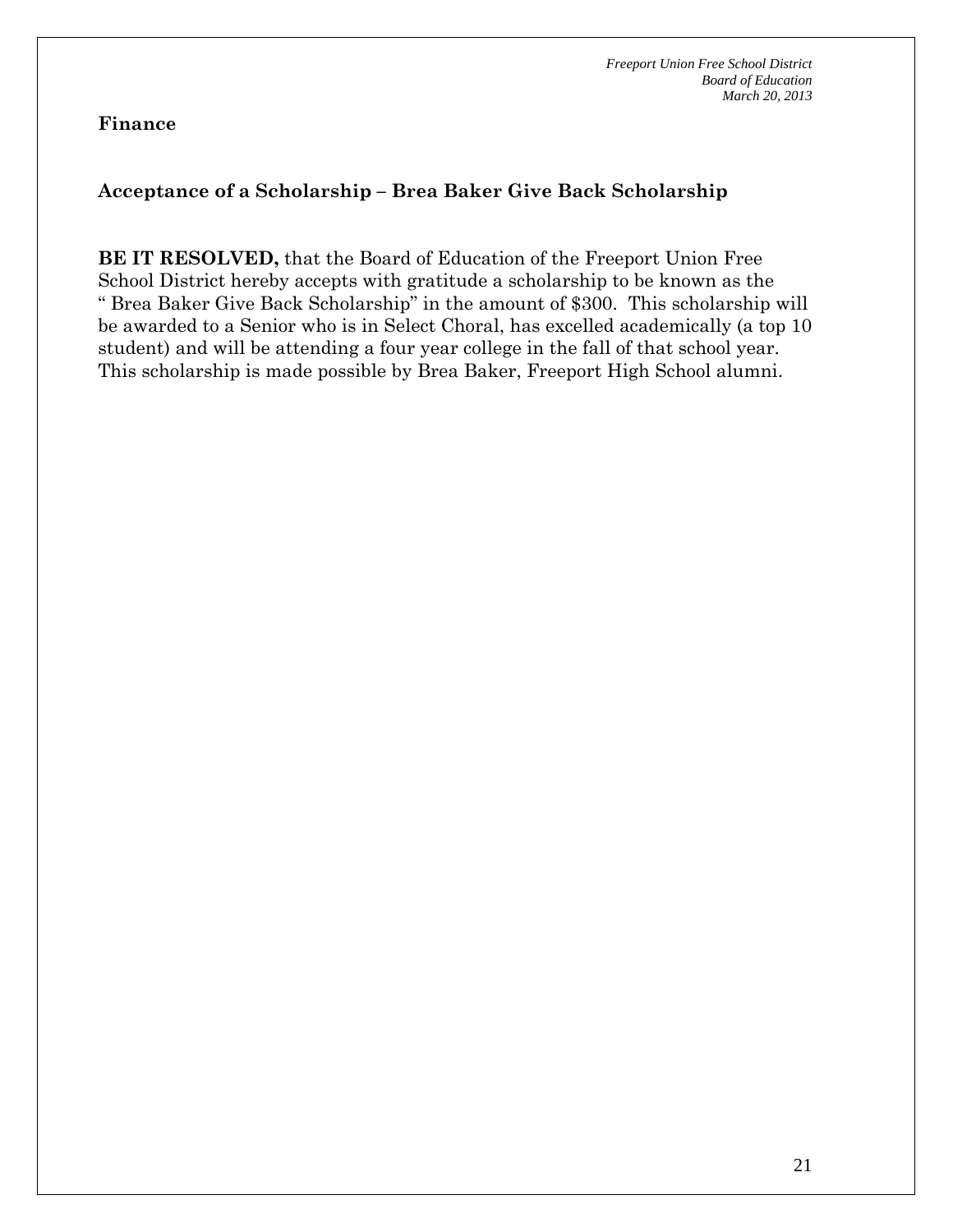### **Acceptance of a Scholarship – Gershow Recycling Environmental Conservation Scholarship**

**BE IT RESOLVED,** that the Board of Education of the Freeport Union Free School District hereby accepts with gratitude a scholarship to be known as the "Gershow Recycling Environmental Conservation Scholarship" in the amount of \$1,000. This scholarship will be awarded to a student pursuing a degree in either environmental science or engineering and is made possible by Gershow Recycling.